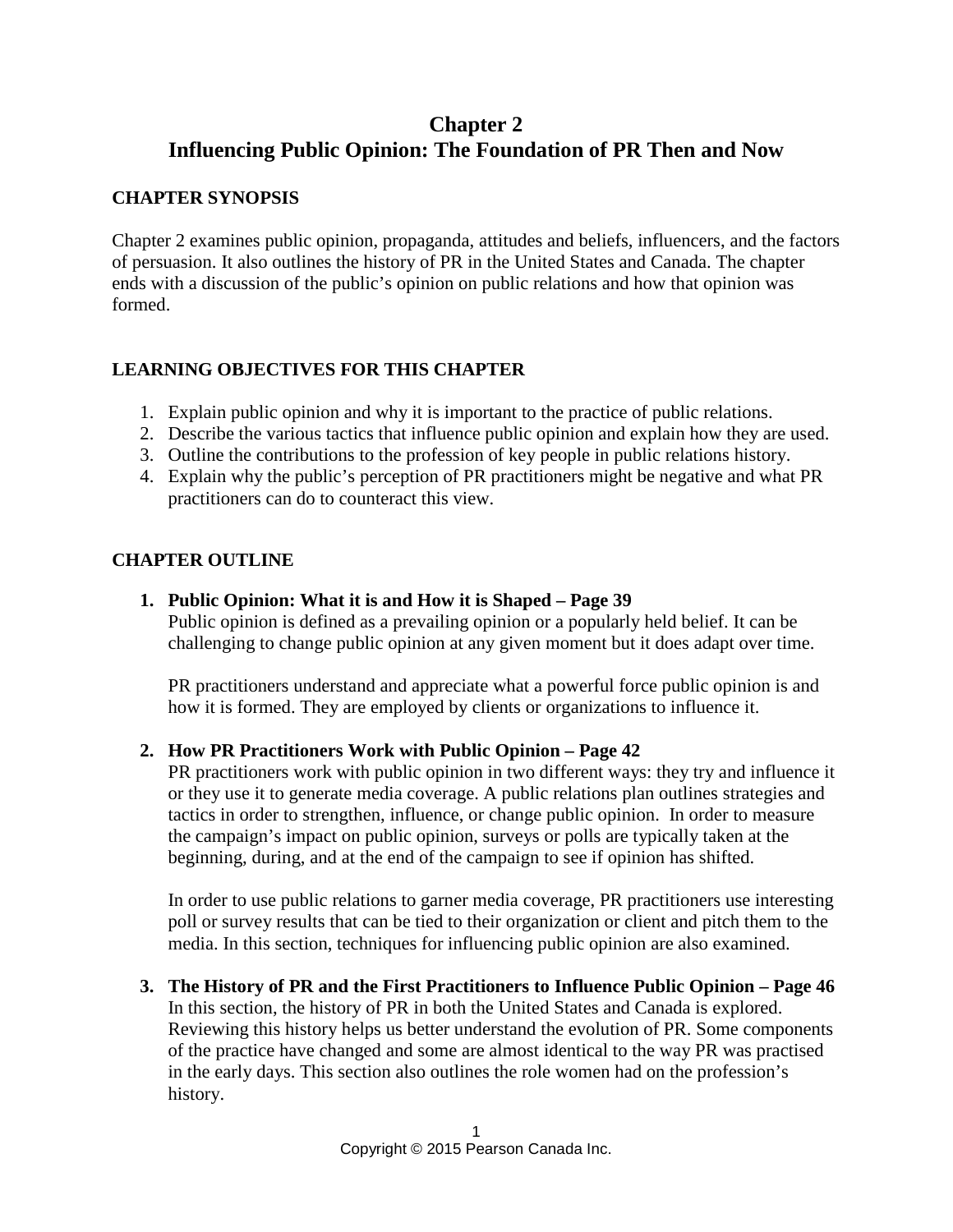#### **4. The Public's Opinion of Public Relations – Page 57**

Unfortunately, practices such as propaganda, spin, and astroturfing have tarnished the public's perception of public relations even though most practitioners act ethically and with integrity. These perceptions are compounded by the turbulent relationship the PR profession has with the media. It is up to all practitioners to help repair PR's reputation through professional and reputable practices.

#### **Multiple Choice Questions**

#### **1. What is not a characteristic of public opinion?**

- A) It is influenced by culture and religion
- B) It's difficult to change
- C) It changes over time
- D) Only governments care about public opinion

Answer: D (Page 39, Learning Objective #1)

#### **2. What is an opinion leader**

- A) Someone who others look to when forming an opinion
- B) Someone who is opinionated
- C) Someone who monitors the public's opinion
- D) Someone who is hired to influence the public's opinion

Answer: A (Page 40, Learning Objective #1)

#### **3. What are the three arguments Aristotle proposed for influencing others**

- A) Reason, education, repetition
- B) Reason, ethics, emotion
- C) Repetition, reason, education
- D) Persuasion, education, rationale

Answer: B (Page 43, Learning Objective #2)

#### **4. In his book** *The Tipping Point***, Malcolm Gladwell identifies what types of influencers?**

- A) Connectors, mavericks, and recommenders
- B) Connoisseurs, collectors, and soldiers
- C) Connectors, mavens, and salesmen
- D) Real estate agents, doctors, and lawyers

Answer: C (Page 44, Learning Objective #2)

# **5. Which founding father of public relations is credited with inventing the modern day press release?**

- A) Edward Bernays
- B) Ivy Lee
- C) Arthur Page
- D) George Ham

Answer: B (Page 47, Learning Objective #3)

Copyright © 2015 Pearson Canada Inc.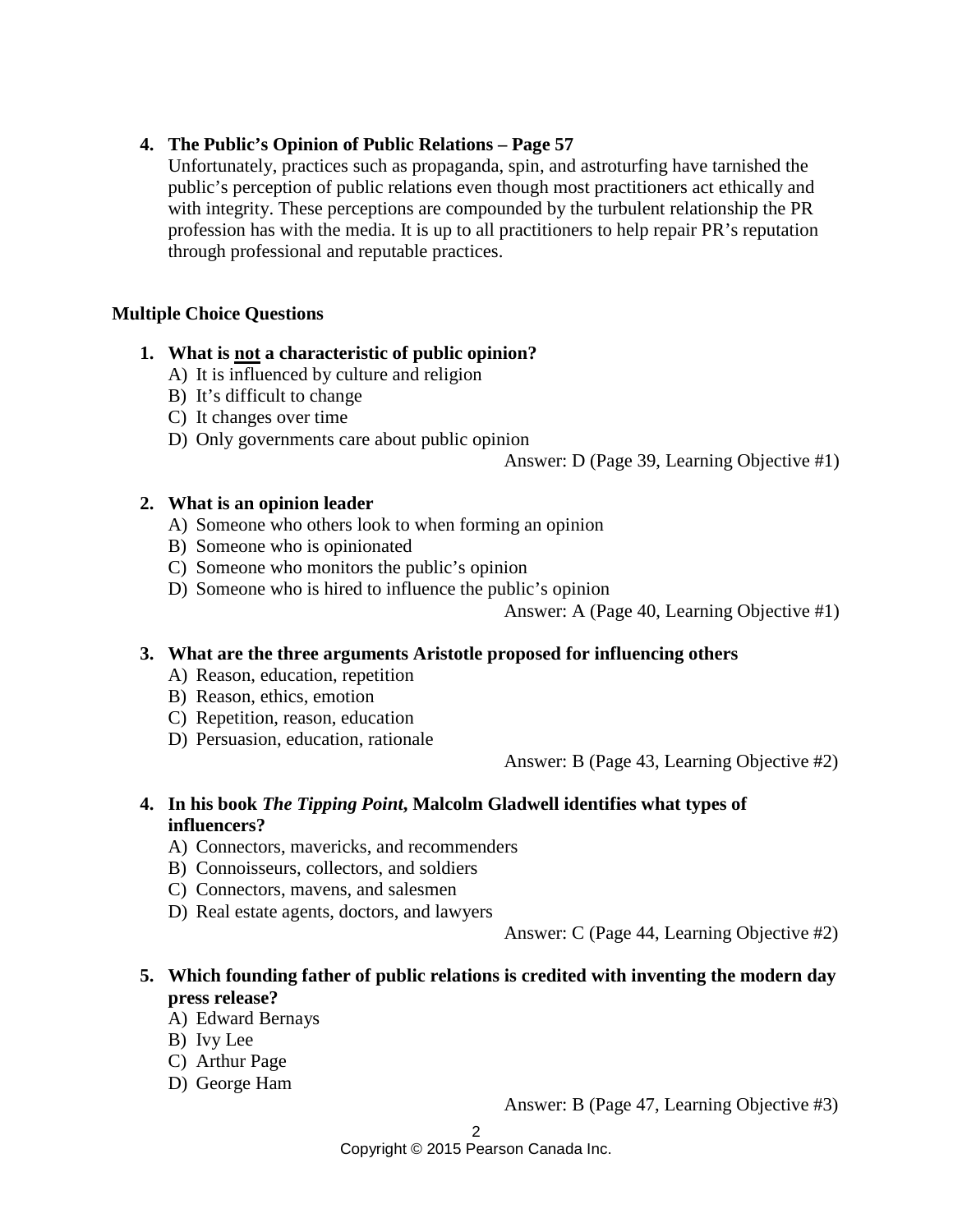- **6. Which founding father of public relations was hired by President Woodrow Wilson to garner support for the First World War?**
	- A) Edward Bernays
	- B) Ivy Lee
	- C) Arthur Page
	- D) George Ham

Answer: A (Page 49, Learning Objective #3)

### **7. Which early female PR practitioner was the founder of the first industry newsletter,**  *Public Relations News***?**

- A) Doris Fleischman
- B) Eleanor Roosevelt
- C) Anne Williams Wheaton
- D) Denora Griswold

Answer: D (Page 51, Learning Objective #3)

#### **8. What were some of the first companies in Canada to conduct public relations:**

- A) The Canadian Pacific Railway, Bell, the Royal Bank
- B) The Canadian Imperial Bank, Telus, Air Canada
- C) The Hudson's Bay Company, the Bank of Montreal
- D) The Bank of Nova Scotia, the Hudson's Bay Company, Telus

Answer: A (Page 53, Learning Objective #3)

#### **9. Which war provided training for many of Canada's early PR practitioners?**

- A) The First World War
- B) The Korean War
- C) The Second World War
- D) The War of 1812

Answer: C (Page 53, Learning Objective #3)

#### **10. Which Canadian Prime Minister was a former journalist and skilled at media relations?**

- A) Pierre Trudeau
- B) William Mackenzie King
- C) Sir John A. MacDonald
- D) John Diefenbaker

Answer: B (Page 53, Learning Objective #3)

### **11. Which early Canadian PR practitioner worked for the Canadian Pacific Railway and was an early supporter of female journalists?**

- A) George Ham
- B) Jimmy Cowan
- C) Lou Cahill
- D) Ruth Hammond

Answer: A (Page 55, Learning Objective #3)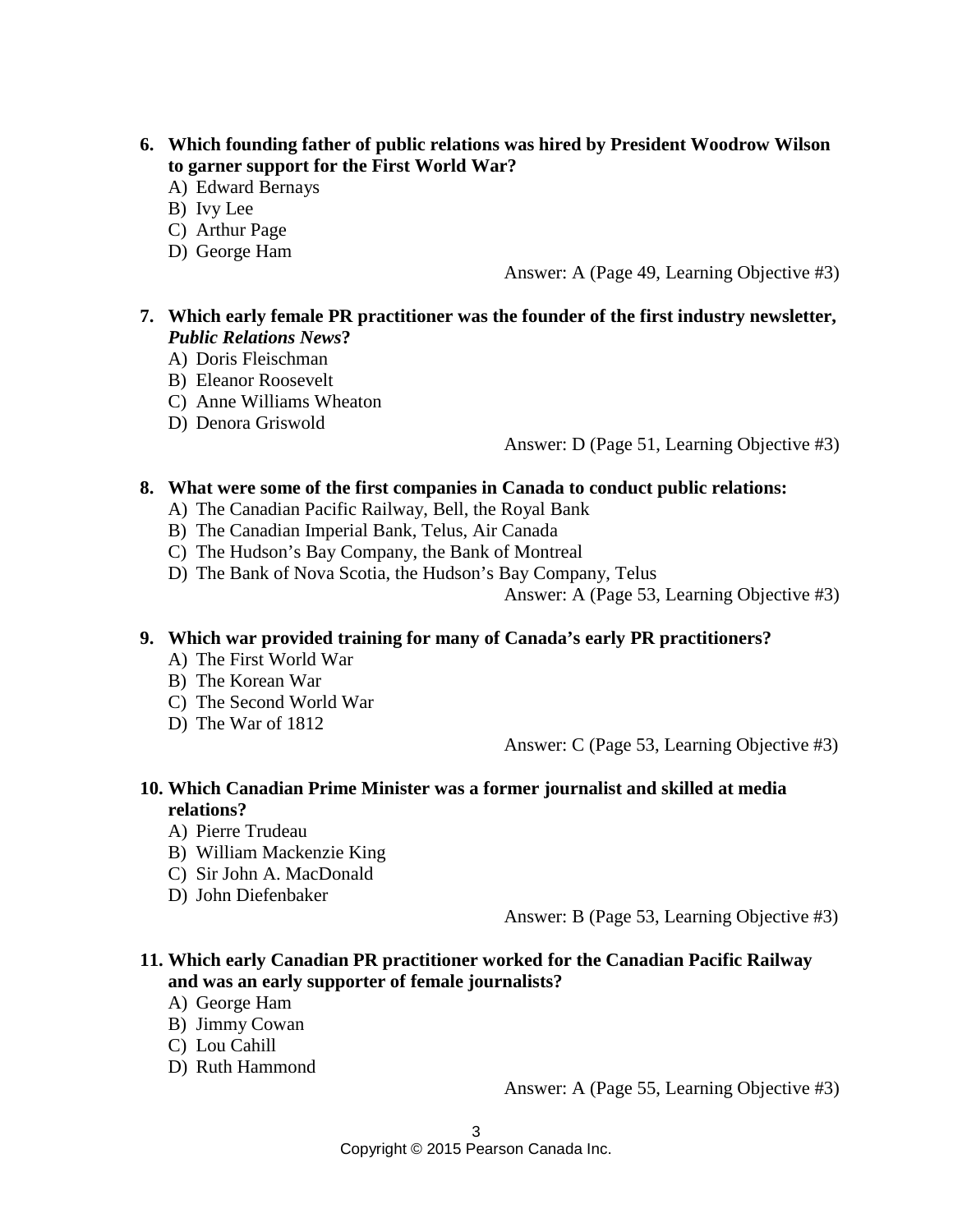#### **12. Which early female Canadian PR practitioner was named as one of** *Marketing* **magazine's top ten most influential marketers in Canadian history?**

- A) Ruth Hammond
- B) Anne Wheaton
- C) Denora Griswold
- D) Hilda Wilson

Answer: D (Page 56, Learning Objective #3)

### **13. Messaging could be propaganda if it's meant to evoke strong emotions around certain subjects. What is not one of those subjects?**

- A) War
- B) Religion
- C) Corporate Social Responsibility

D) Politics

Answer: C (Page 59, Learning Objective #4)

- **14. Creating a fake community organization in order to push an agenda in the media is called:**
	- A) Spin
	- B) Astroturfing
	- C) Propaganda
	- D) Hyping

Answer: B (Page 60, Learning Objective #4)

#### **15. What is not an example of what PR practitioners should do in order to build the public's trust?**

- A) Follow the codes of conduct of PR professional associations
- B) Act ethically and with integrity
- C) Join an association
- D) Help the public have more visibility into the good works PR practitioners do

Answer: C (Page 61, Learning Objective #4)

### **SHORT ANSWER QUESTIONS**

#### **1. Explain why professional ethics is important in public relations.**

**Answer:** The reputation of PR is based on the ethical behaviour of its practitioners. This is why it is the responsibility of all practitioners to practice ethical behaviour and follow the codes of conduct set out by professional associations, such as CPRS and IABC. By acting ethically, PR practitioners will earn the trust of both the public and the media.

#### **2. Outline why it's important to learn about the founders of public relations and about the profession's history.**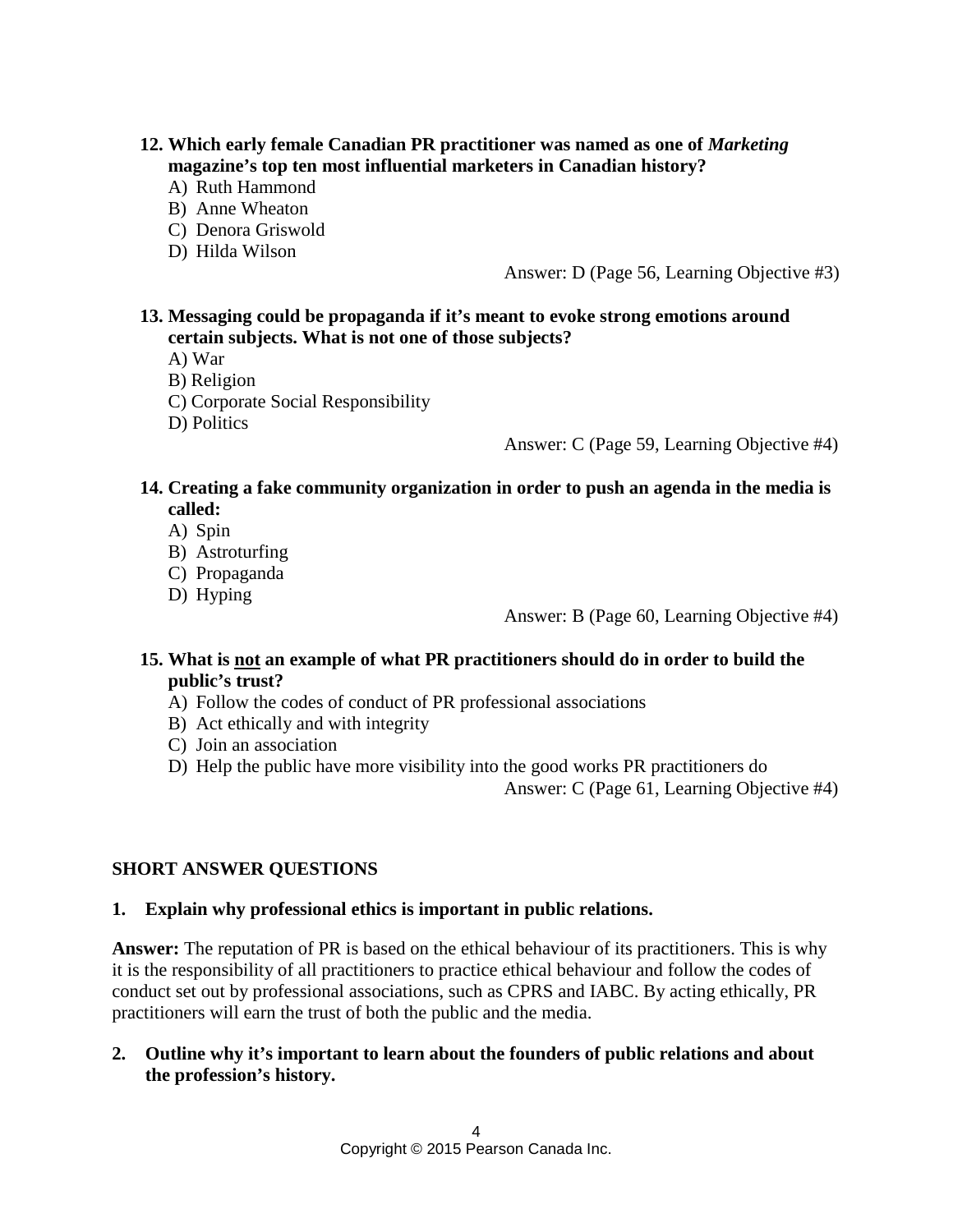**Answer:** Public relations' founders have had a large influence on public relations and how it is practiced today. Some of the ways PR's early PR practitioners have influenced the profession includes creating the press release, introducing corporate social responsibility to organizations, and influencing modern media relations and crisis communications. It's important to learn the history of public relations and about its founders because it helps inform how practitioners practice the profession today and provides case studies modern practitioners can learn from.

# **CHAPTER SOLUTIONS**

## **Public Opinion: What it is and How it is Shaped: Thinking Like a PR Practitioner (page 42)**

# **1. Give an example of a recent media event that was the result of a change in public opinion. Describe what contributed to the shift in thinking.**

**Answer:** This question is designed to promote classroom discussion on how the public's opinions change over time. Some examples of media events that students might give as an example include gay marriage legislation in Canada, the United States, or other nations where it has recently become legal, the overthrowing of a government, a shift in popularity between political parties, and new laws that have gained popular support. Reasons for shifts in public opinion may be a landmark event, education, awareness, new information, changing values, and so on.

### **2. Explain why public opinion is just as important to organizations as it is to governments.**

**Answer:** Just as governments are vulnerable to the changing attitudes of the public, so are organizations. While changes in public opinion are often not as pronounced in organizations as in governments, where an election may concretely demonstrate citizens' discontent, organizations depend on the public for their licence to operate, through purchases, donations, or support. Shifts in public opinion could also result in new regulations or laws that could make it more difficult for an organization to conduct business.

### **How PR Practitioners Work with Public Opinion: Thinking Like a PR Practitioner (page 45)**

#### **1. Describe the ways PR practitioners work with public opinion and give an example of when you would use each one.**

**Answer:** PR practitioners work with public opinion by using public opinion polls to create media angles and to measure a campaign's effectiveness. Students can give almost any example to illustrate when they would use each technique, but they must explain that one is used as a story angle and one is used to see if public opinion is changing because of their work.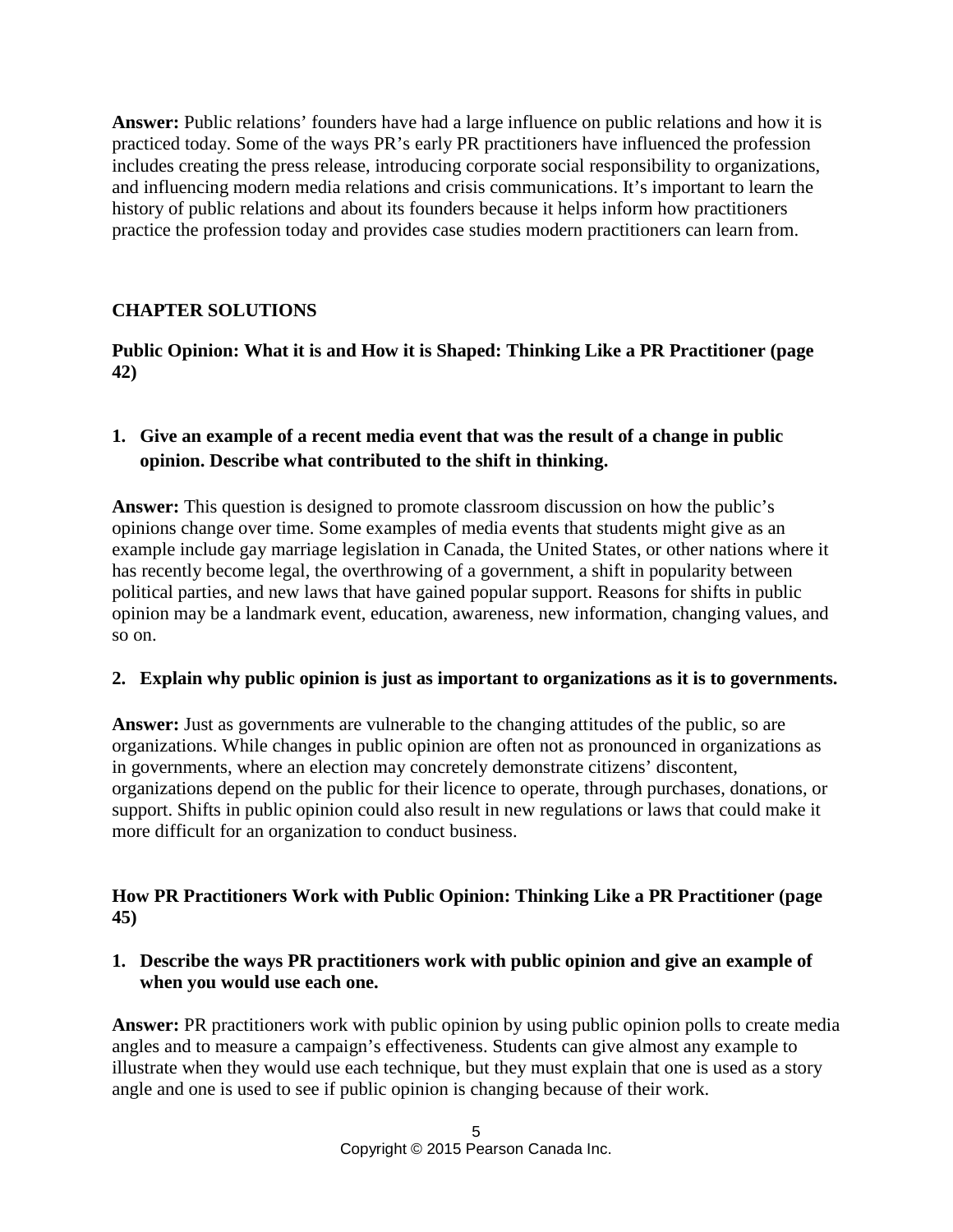## **2. Outline Aristotle's three ways to persuade and give examples of when you might deploy each.**

**Answer:** Aristotle's three ways to persuade are:

1. Reason: the use of logic in an argument. This might be used in an opinion editorial or in a speech to a rational or professional audience.

2. Ethics: the appeal to the audience to do what is right. This might be used in a speech or in a YouTube video for a social movement.

3. Emotion: the use of an emotional appeal. This might be used on a nonprofit's website or in its social media campaign.

# **The History of PR and the First Practitioners to Influence Public Opinion: Thinking Like a PR Practitioner (page 56)**

# **1. Think of an example of a recent media event and describe how it might have been influenced by one of the founders of public relations.**

**Answer:** This question is designed to get students thinking about the legacy of the profession's founders. Some ways that recent news articles might have been influenced by the founders' contributions include a news article that resulted from a news release, a news article that resulted from issues management tactics, a news article that resulted from a photo opportunity, a PR stunt, or a trained spokesperson who was used in the article as an example of corporate social responsibility.

# **2. Identify three positive contributions and two negative contributions to PR made by the founders of public relations.**

**Answer:** Some positive contributions that students might identify include getting corporations to engage in dialogue with the media and the public, giving the media access to company leaders, and allowing companies to have representation in the media, and helping organizations see the value of corporate social responsibility.

The negative contributions might include helping to create a negative perception of PR through lying or manipulation.

### **The Public's Opinion of Public Relations: Thinking Like a PR Practitioner (page 61)**

**1. How valid do you think the negative perceptions of PR are? How would you defend the profession to a critic?**